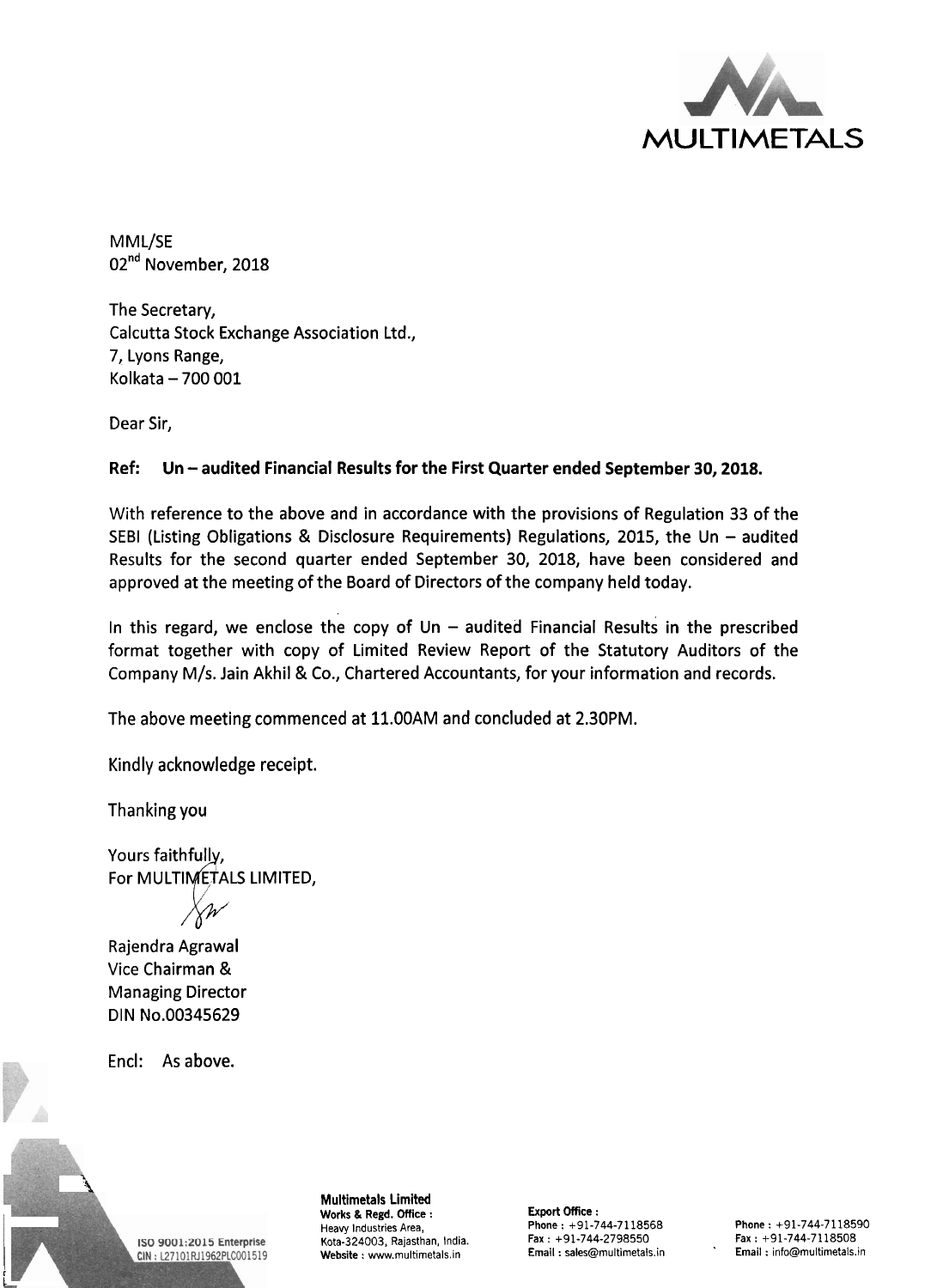#### **MULTIMETALS LIMITED**

#### Regd. Office : Heavy Industries Area, Kansua Road, KOTA - 324 003 CIN No.L27101RJ1962PLC001519

### Un audited Financial Results for the quarter ended as on 30<sup>th</sup> September, 2018

|                |                                                                      |                              |                              |                              |                 |                                             | (Rs. In Lakhs)          |
|----------------|----------------------------------------------------------------------|------------------------------|------------------------------|------------------------------|-----------------|---------------------------------------------|-------------------------|
| Sr.<br>NO.     | Particulars                                                          | Quarter ended                |                              |                              | Half Year ended |                                             | Year ended              |
|                |                                                                      | 30.09.2018<br>(Un - audited) | 30 06 2018<br>(Un - audited) | 30.09.2017<br>(Un - audited) | - audited)      | 30 09.2016 (Un 30.09.2017 (Un<br>· audited) | 31.03.2018<br>(Audited) |
| $\mathbf{1}$   | <b>INCOME FROM OPERATIONS</b>                                        |                              |                              |                              |                 |                                             |                         |
| a              | Revenue from operations                                              | 4,416.74                     | 4,246.07                     | 3,826.92                     | 8.662.81        | 7,973.92                                    | 17,040.45               |
| b              | Other operating income                                               | 43.18                        | 47.31                        | 23.84                        | 90.49           | 65.04                                       | 135.31                  |
|                | Total Revenue from Operation (a+b)                                   | 4,459.92                     | 4,293.38                     | 3,850.76                     | 8,753.30        | 8,038.96                                    | 17,175.76               |
| C              | Other Income                                                         | 26.87                        | 82.00                        | 24:93                        | 108.87          | 52.67                                       | 154.61                  |
|                | <b>Total Income</b>                                                  | 4,486.79                     | 4,375.38                     | 3,875.69                     | 8,862.17        | 8,091.63                                    | 17,330.37               |
| $\overline{2}$ | <b>EXPENSES</b>                                                      |                              |                              |                              |                 |                                             |                         |
| a              | Cost of Material Consumed                                            | 3,766.33                     | 3,878.40                     | 2,820.05                     | 7,644.73        | 5,347.05                                    | 10,414.94               |
| b              | Purchase Cost of Stock - in - Trade                                  |                              |                              |                              |                 |                                             |                         |
|                | Change in inventories of finished goods, work in progress & stock in |                              |                              |                              |                 |                                             |                         |
|                | citrade                                                              | (372.54)                     | (535.03)                     | (354.48)                     | (907.57)        | (143.37)                                    | 499.84                  |
| đ              | <b>Employees Benefits Expenses</b>                                   | 98.42                        | 101.39                       | 104.26                       | 199.81          | 199.10                                      | 390.26                  |
| é              | <b>Finance Costs</b>                                                 | 128.90                       | 92.91                        | 115.59                       | 221.81          | 221.91                                      | 456.78                  |
|                | Depreciation and Amortisation Expenses                               | 82.77                        | 77.92                        | 114.76                       | 160.69          | 223.44                                      | 452.02                  |
| g              | Excise Duty/GST                                                      |                              |                              | 585.69                       |                 | 1,044.69                                    | 2,150.73                |
| h              | Other Expenses                                                       | 529.85                       | 542.18                       | 356.13                       | 1,072.03        | 848.13                                      | 2,009.20                |
|                | Total Expenses (a+b+c+d+e+f+g+h+i)                                   | 4,233.73                     | 4,157.77                     | 3,742.00                     | 8,391.50        | 7,740.95                                    | 16,373.77               |
| 3              | Profit/ Loss before exceptional items and tax (1 - 2)                | 253.06                       | 217.61                       | 133.69                       | 470.67          | 350.68                                      | 956.60                  |
| 4              | <b>Exceptional Item</b>                                              |                              |                              |                              |                 |                                             |                         |
| 5              | Profit/ Loss before tax (3 - 4)                                      | 253.06                       | 217.61                       | 133.69                       | 470.67          | 350.68                                      | 956.60                  |
| $\beta$        | <b>Tax Expense</b>                                                   |                              |                              |                              |                 |                                             |                         |
|                | (a) Current Tax                                                      | 79.61                        | 64.55                        | 63.01                        | 144.16          | 129.87                                      | 371.65                  |
|                | (b) Deferred Tax                                                     | 22.49                        | 0.02                         | (16.89)                      | 22.51           | (13.92)                                     | (55.08)                 |
|                | (c) Previous year Provision                                          | 4.64                         |                              |                              | 4.64            |                                             | 21.24                   |
| $\overline{7}$ | Profit/(Loss) after tax (5 - 6)                                      | 146.32                       | 153.04                       | 87.57                        | 299.36          | 234.73                                      | 618.79                  |
| $^{\rm 8}$     | Share of Profit/ (Loss) of associates (Net of Tax)                   |                              |                              |                              |                 |                                             |                         |
| 9              | <b>Total Profit/ (Loss)</b>                                          | 146.32                       | 153.04                       | 87.57                        | 299.36          | 234.73                                      | 618.79                  |
| 10             | Other Comprehensive Income (OCI)                                     |                              |                              |                              |                 |                                             |                         |
|                | (a) Items that will not be reclassified to Profit or Loss:           |                              |                              |                              |                 |                                             |                         |
|                | (i) Remeasurements of post - employment benefit obligation (net)     |                              |                              | 4.16                         |                 |                                             | 0.09                    |
|                | (ii) Changes in fair value of investment in equity instruments       |                              |                              |                              |                 |                                             | (0.08)                  |
|                | (b) Items that will be reclassified to profit or loss                |                              |                              |                              |                 |                                             |                         |
| 11             | <b>Total Comprehensive Income</b>                                    | 146.32                       | 153.04                       | 91.73                        | 299.36          | 234.73                                      | 618.80                  |
| 12             | Paid-up Equity share capital (Face Value Rs. 10)                     | 1,195.00                     | 1,195.00                     | 1,195.00                     | 1,195.00        | 1,195.00                                    | 1,195.00                |
| 13             | Earnings Per Equity Share - Basic & diluted EPS (in Rs)              | 1.22                         | 1.28                         | 0.77                         | 2.51            | 1.96                                        | 5.18                    |

 $Cont. . . 2$ 

 $\epsilon$ 



The contract of the P

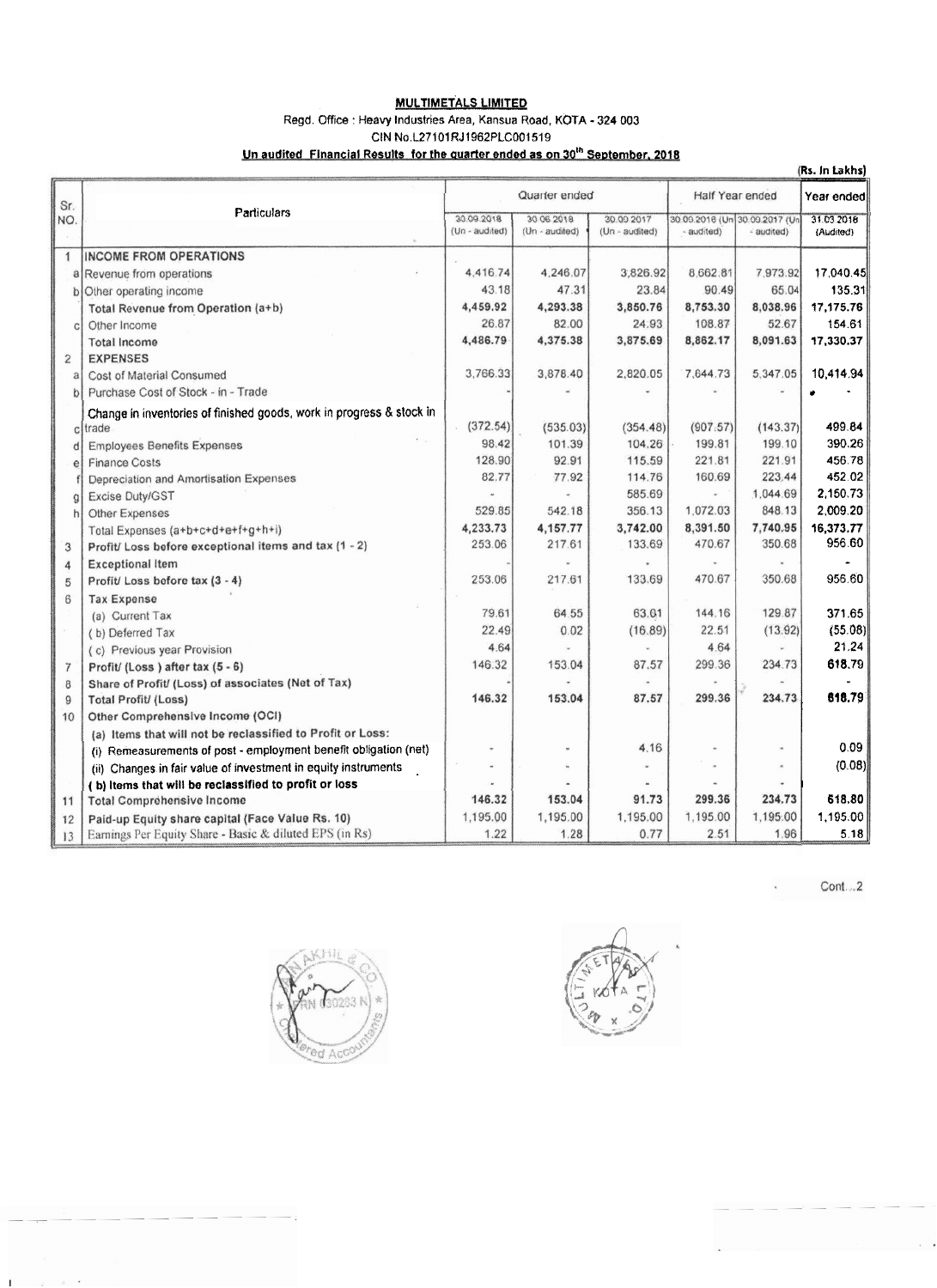|     |                                          |                              |                              | (Rs. in lacs)                    |  |
|-----|------------------------------------------|------------------------------|------------------------------|----------------------------------|--|
| Sr. |                                          | As at                        | As at                        | Year ended                       |  |
| NO. | <b>Particulars</b>                       | 30.09.2018<br>(Un - audited) | 30.09.2017<br>(Un - audited) | As at<br>31.03.2018<br>(Audited) |  |
| "A" | <b>ASSETS</b>                            |                              |                              |                                  |  |
| 1   | Non-current assets                       |                              |                              |                                  |  |
|     | (a) Property, Plant and Equipment        | 1224.60                      | 1,534.67                     | 1,335.09                         |  |
|     | $(b)$ Capital work-in-progress           | 210.62                       | 111.57                       | 195.12                           |  |
|     | (c) Financial Assets                     |                              |                              |                                  |  |
|     | $(i)$ Investments                        | 4.49                         | 4.80                         | 4.49                             |  |
|     | (ii) Other Financial Assets              | 84.48                        | 86.10                        | 86.92                            |  |
|     | (d) Deferred tax assets (net)            | 254.75                       | 236.11                       | 277.26                           |  |
|     | (e) Other non-current assets             | 484.65                       | 246.40                       | 711.75                           |  |
|     | 2 Current assets                         |                              |                              |                                  |  |
|     | $(a)$ Inventories                        | 3064.76                      | 2,550.38                     | 2,044.69                         |  |
|     | $(b)$ Financial Assets                   |                              |                              |                                  |  |
|     | (i) Trade receivables                    | 1803.52                      | 2,136.20                     | 1,593,38                         |  |
|     | (ii)Cash and cash equivalents            | 85.25                        | 352.11                       | 518.73                           |  |
|     | (iii)Bank balances other than (ii) above | 830.38                       |                              | 832.17                           |  |
|     | (iv)Loans & Advances                     | 240.53                       | 254.22                       | 103.78                           |  |
|     | (c) Current Tax Assets                   | 1388.26                      | 1,594.10                     | 1,750.10                         |  |
|     | <b>Total Assets</b>                      | 9676.29                      | 9,106.66                     | 9,453.49                         |  |
| "B" | <b>EQUITY AND LIABILITIES</b>            |                              |                              |                                  |  |
|     | <b>EQUITY</b>                            |                              |                              |                                  |  |
|     | (a) Equity Share capital                 | 1195.00                      | 1,195.00                     | 1,195.00                         |  |
|     | (b) Other Equity                         | 3856.64                      | 3,173.45                     | 3,557.28                         |  |
|     | LIABILITIES                              |                              |                              |                                  |  |
|     | Non-current liabilities                  |                              |                              |                                  |  |
|     | (a) Finacial Liabilities                 |                              |                              |                                  |  |
|     | (i) Other Financial Liabilities          | 15.20                        | 17.10                        | 15.20                            |  |
|     | (b) Provisions                           | 182.82                       | 173.96                       | 169.88                           |  |
|     | <b>Current liabilities</b>               |                              |                              |                                  |  |
|     | $(a)$ Financial Liabilities              |                              |                              |                                  |  |
|     | (i) Borrowings                           | 2446.63                      | 2,600.29                     | 2,795.86                         |  |
|     | (ii)Trade payables                       | 1618.98                      | 1,407.28                     | 1,354.43                         |  |
|     | (iii)Other Financial Liabilities         | 0.77                         |                              | 155.78                           |  |
|     | $(b)$ Other current liabilities          | 282.82                       | 454.72                       | 91.67                            |  |
|     | $(c)$ Provisions                         | 15.72                        |                              | 10.49                            |  |
|     | (d) Current Tax Liabilities              | 61.71                        | 84.86                        | 107.91                           |  |
|     | <b>Total Equity and Liabilities</b>      | 9676.29                      | 9,106.66                     | 9,453.49                         |  |

Statement of Assets and Liabilities as at 30<sup>th</sup> September 2018

 $:2:$ 

- I The above financial results were reviewed by Audit Committee. The Board has taken on record the financial results at its meeting held on 02<sup>nd</sup> November, 2018.
- <sup>2</sup> The figures of quarter ended  $30<sup>th</sup>$  September, 2018 & 30th June 2018 of revenue from operations is disclosed net of GST. Accordingly, the figures of revenue from operations and expenses for the year quarter ended 30<sup>th</sup> Septenber, 2017 and 30th June 2017 are not compared with the figures of previous quarters.
- The Company has adopted Indian Accounting Standards (IND AS) prescribed u/s 133 of the Companies Act 2013 read with the Companies  $\mathfrak{Z}$ (Indian Accounting Standards) Rules 2015 w.e.f. 1st April 2017. Accordingly these results have been prepared in accordance with said IND AS and Rules including recognition and measurement principles laid down in IND AS 34 "Interim Financial Reporting" and other recognised accounting practices and policies to the extent applicable. Consequently results for the corresponding quarter have been restated to comply with IND AS to make them comparable.

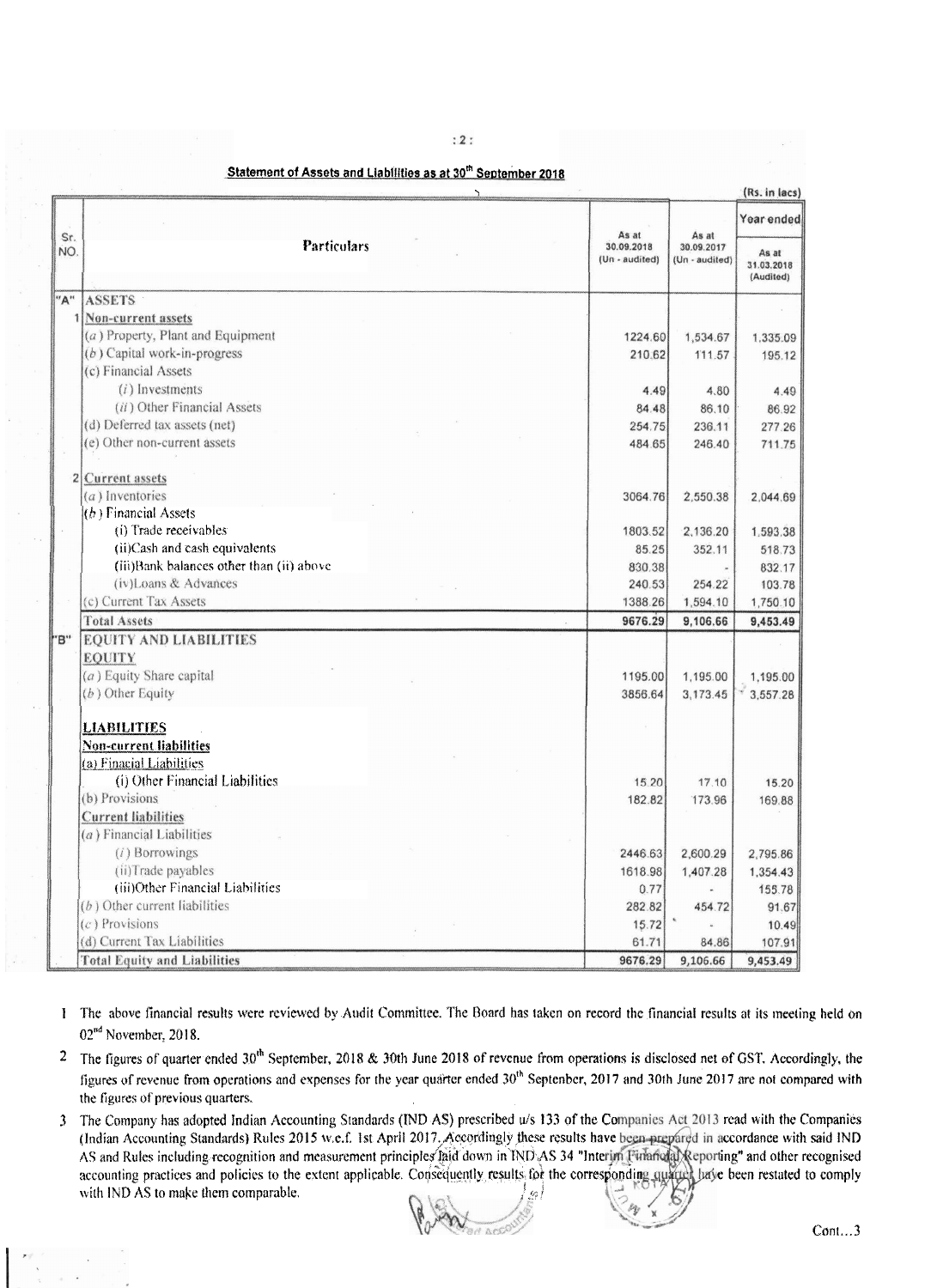- $: 3:$
- 4 The above financial results for the quarter ended 30<sup>th</sup> September, 2018 were reviewed by Statutory Auditors of the company.
- **5** The **fNU** AS compliant financial results are not **subjcctc<i** to he. Limited **Review** or audit. IIowever, the **management** has **exercised** necessav due diligence to ensure that the financial results provided a **true and** fair **view** of the company's **affairs.**
- 6 **Segriwllt** reporting ar, defined **in IWD** AS **-108** "operating **segments"** is not applicable since the **entlre** operation of **the** company relates **to** only single **segment.**
- **7** The current tax provision for the quarter ended 30<sup>th</sup> September, 2018 is calculated considering the effective tax rate based on the estimated profit for the year.
- 8 **Previous year figure have been regroup/ rearrange wherever necessary.**

**Date** . **November 02.2518** 

By Order of the Board Rajendra Agrawal **Managing Director BIN No.00345629**